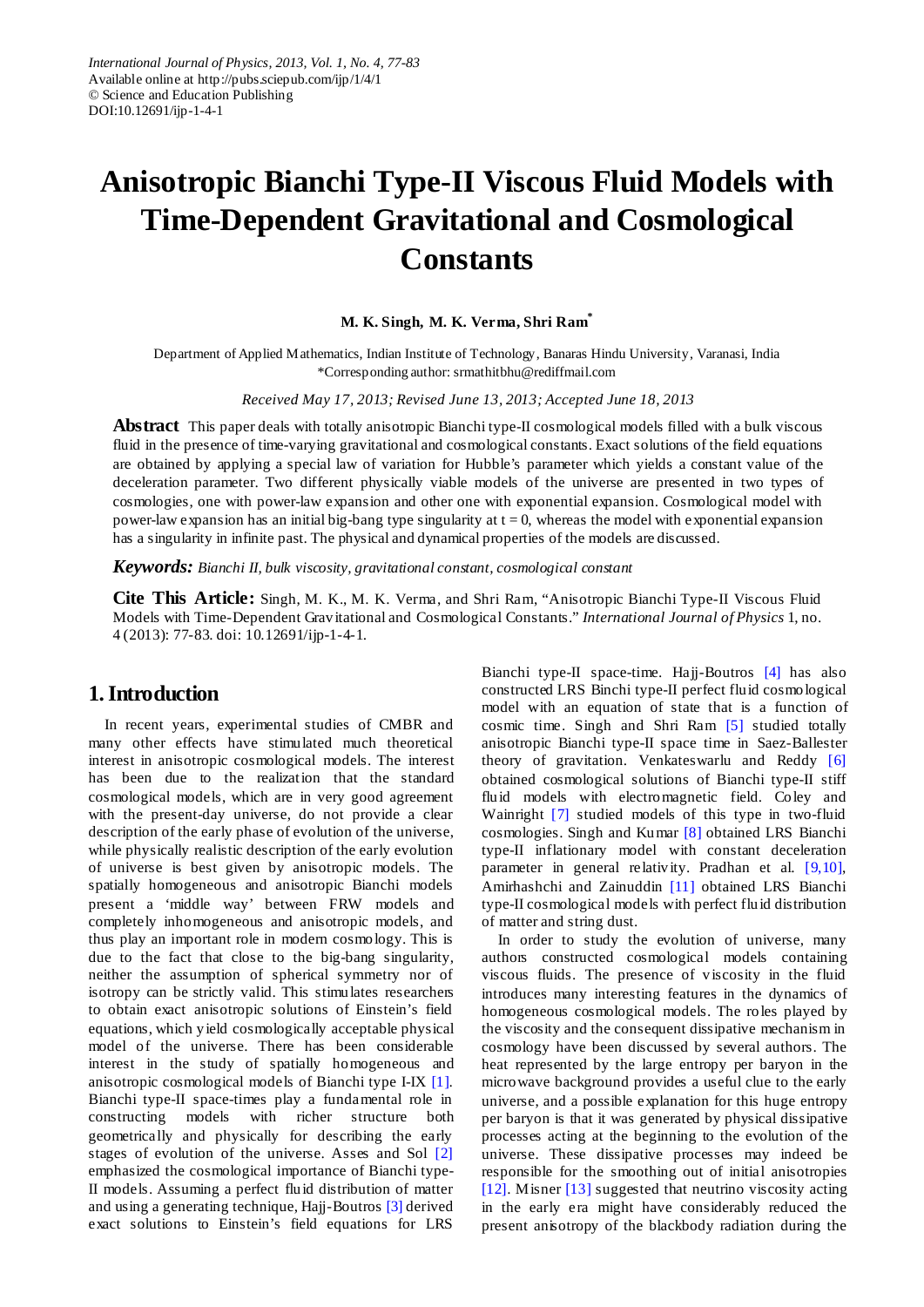process of evolution. Belinsky and Khalatnikov [\[14\]](#page-5-12) studied some general characteristics of anisotropic cosmological models in the presence of viscosity and Murphy [\[15\]](#page-5-13) derived a homogeneous isotropic model by introducing the second viscosity coefficient in the energymomentum tensor of the fluid content. The coefficient of viscosity decreases as universe expands.

The cosmological constant  $\Lambda$  has been one of the most mysterious and fascinating objects for both cosmologist and theoretical physicists since its introduction in cosmology by Albert Einstein. The explanation of its origin is considered one of the most fundamental issue for our comprehension of general relativity and quantum field theory. In recent years there has been a lot of interest in the study the role of the cosmological constant  $\Lambda$  at every early and later stages of the evolution of the universe. A wide range of observations suggest that the universe possesses a non-zero cosmological constant. The  $\Lambda$  term has been interpreted in terms of Higgs scalar field by Bergmann [\[16\].](#page-5-14) Drietlein [\[17\]](#page-5-15) suggested that the mass of Higgs boson is connected with  $\Lambda$  being a function of temperature and is related to the process of broken symmetries, and therefore it could be a function of time in an expanding universe. In quantum field theory, the cosmological constant is considered as the vacuum energy density. The general speculation is that the universe might have been created from an excited vacuum fluctuation (absence of inflationary scenario) followed by super cooling and reheating subsequently due to vacuum energy.

In general relativity the Newtonian constant of gravitation G plays the role of coupling constant between geometry of the space-time and matter in Einstein's field equations. Variation of Newton's gravitational parameter G was originally suggested by Dirac on the basis of his large number hypothesis [\[18\].](#page-5-16) The implications of time varying G are important only at the early stages of evolution of the universe. There have been numerous modifications of general relativity in which G varies with time in order to achieve possible unification of gravitation and elementary particle physics. A number of authors such as Beesha[m \[19\],](#page-5-17) Berman [\[20\],](#page-5-18) Kalligas et al. [\[21\],](#page-5-19) Arbab [\[22\],](#page-5-20) Abdussattar and Vishwakarma [\[23\]](#page-5-21) proposed the linking of variation of G and  $\Lambda$  within the framework of general relativity and studied several models with the Friedman-Robertson-Walker (FRW) metric. This approach is appealing since it leaves the form of Einstein equations formally unchanged by allowing a variation of G to be accompanied by change in  $\Lambda$ . Barrow and Parsons [\[24\]](#page-5-22) presented a detailed analysis of FRW universes in a wide range of scalar-tensor theories of gravitation. Pradhan and Chakraborty [\[25\]](#page-5-23) discussed LRS Bianchi type models with the varying gravitational and cosmological constants. Pradhan and Yadav [\[26\]](#page-5-24) presented bulk viscous anisotropic cosmological models with time-varying G and  $\Lambda$ . Singh and Kotambkar [\[27\]](#page-5-25) discussed cosmological models with time-dependent G and  $\Lambda$  in higher dimensions. Pradhan et al. [\[28\]](#page-5-26) obtained FRW universes with variable G and  $\Lambda$ . Singh et al. [\[29\]](#page-5-27) discussed Bianchi type-I cosmological models with variable G and  $\Lambda$  term in general relativity. Padmanabhan and Chitre [\[30\]](#page-5-28) investigated the effect of bulk viscosity on the evolution of the universe at large. Beesham [\[31\]](#page-5-29) presented a cosmological model with

variable G and  $\Lambda$  in the presence of a bulk viscous fluid. Singh and Kale [\[32\]](#page-5-30) discussed Bianchi type-I, Kantowski-Sachs and Bianchi type-III cosmological models filled with bulk viscous fluid together with variable G and  $\Lambda$ . Singh et al. [\[33\],](#page-5-31) Pradhan and Kumhar [\[34\]](#page-5-32) studied anisotropic viscous fluid models with time varying  $\Lambda$ term. Singh et al. [\[35\]](#page-5-33) obtained solution of Einstein's Field equations with variable G and  $\Lambda$  in the presence of a perfect fluid for Bianchi type-III universe. Chakraborty and Roy [\[36\]](#page-5-34) derived cosmological models with bulk viscosity with time varying G and  $\Lambda$ . Bali and Tinker [\[37\]](#page-5-35) presented Bianchi type-III bulk viscous fluid cosmological models with variable G and  $\Lambda$  by assuming the power law forms of the scale factors. Verma and Shri Ram [\[38,39,40\]](#page-5-36) discussed bulk viscous fluid hyper-surface homogeneous, Bianchi type-III and Bianchi type-VI0 cosmological models with time-dependent G and  $\Lambda$ . Amirhashchi [\[41\]](#page-6-0) presented LRS Bianchi type-II stiff fluid cosmological models with decaying vacuum energy density  $\Lambda$  in general relativity. Singh and Sharma [\[42\]](#page-6-1) investigated some Bianchi type-II cosmological models in the context of Brans-Dicke theory of gravitation in the absence and presence of a magnetic field. Recently, Jotania et al. [\[43\]](#page-6-2) investigated magnetized string cosmology in anisotropic Bianchi-II space time with variable cosmological term. Baghel and Singh [\[44\]](#page-6-3) obtained a spatially homogeneous Bianchi type-V cosmological model with bulk viscous fluid and time dependent G and  $\Lambda$ . Recently Priyanka et al. [\[45\]](#page-6-4) investigated a Bianchi type-III space time in the presence of a bulk viscous fluid within the frame work of Lyra's geometry with time-dependent displacement vector.

In this paper we obtain Bianchi type-II bulk viscous fluid cosmological models with time-dependent gravitational and cosmological constants. The plan of the paper is as follows. We present the metric and field equations in Section 2. In Section 3, we obtain exact solutions of the field equations by applying the law of variation for Hubble's parameter which yields a constant value of the deceleration parameter. These solutions correspond to singular and non-singular models in two types of cosmologies. The physical and kinematical behaviors of the cosmological models are discussed. Finally, conclusions are summarized in the Section 4. It is shown that the models are compatible with the recent observations in cosmology.

#### **2. The Metric and Field Equations**

The totally anisotropic Bianchi type-II metric is given by

$$
ds^{2} = -dt^{2} + A^{2} (dx - zdy)^{2} + B^{2} dy^{2} + C^{2} dz^{2}
$$
 (1)

where  $A(t)$ ,  $B(t)$  and  $C(t)$  are the cosmic scale factors.

The energy-momentum tensor for bulk viscous fluid is given by

$$
T_{i j} = (\rho + p) + v_i v_j + p g_{i j}
$$
 (2)

where

$$
\overline{p} = p - \xi v_{;i}^i. \tag{3}
$$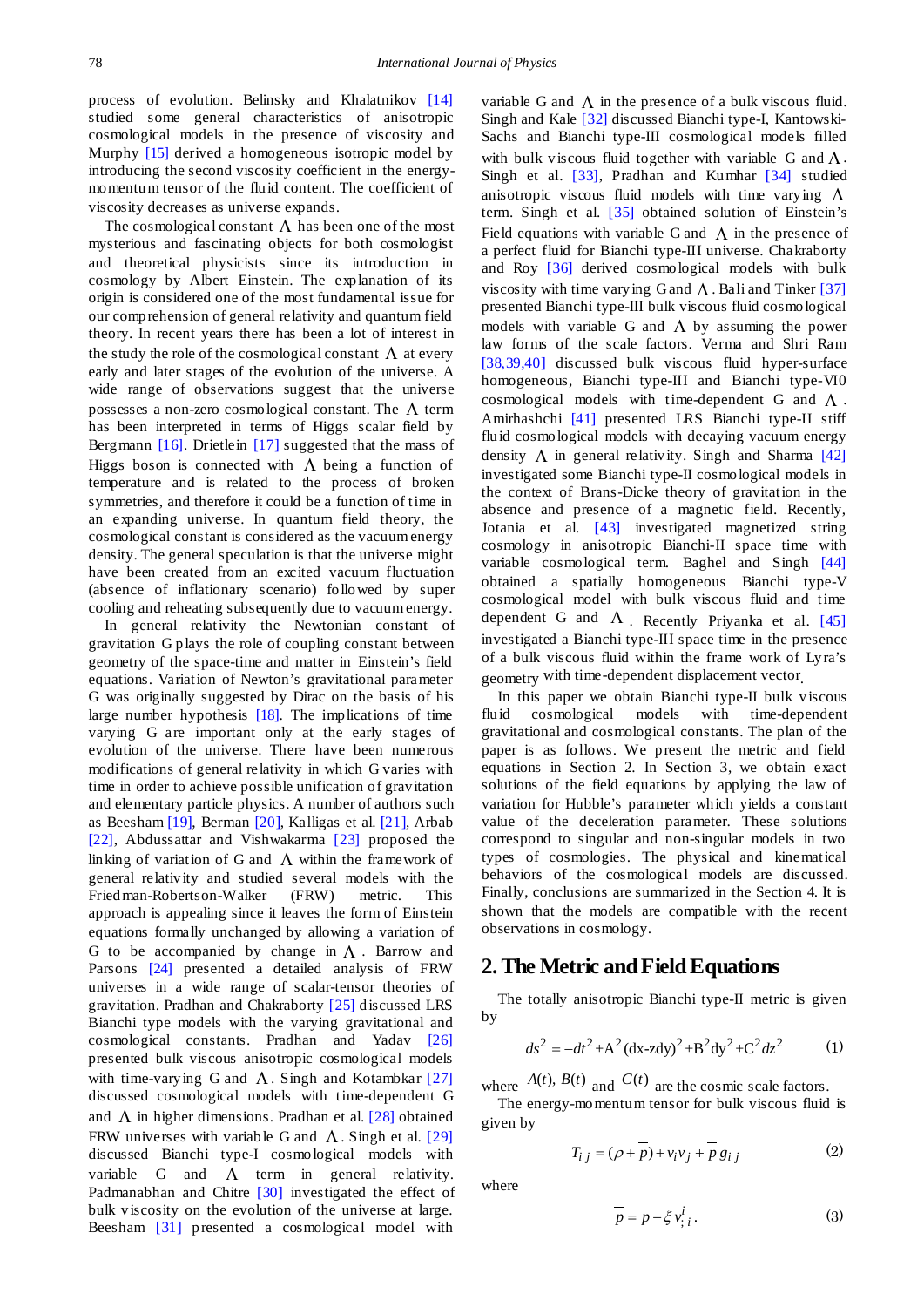Here  $\rho$ ,  $p$ ,  $p$  and  $\xi$  are respectively energy-density of matter, isotropic pressure, effective pressure, bulk viscosity coefficient and  $v_i$ , the four-velocity of the fluid satisfying

$$
v_i v^j = -1.
$$
 (4)

A semicolon denotes covariant differentiation. The role played by viscosity and consequent dissipative mechanism in cosmology has been discussed extensively. The coefficient of bulk viscosity determines the magnitude of the viscous stress relative to expansion. In comoving coordinates we take  $v^i = (0,0,0,1)$ .

The Einstein's field equations with time-dependent G and  $\Lambda$ , in suitable unit, read as

$$
R_{i j} - \frac{1}{2} R g_{i j} = -8\pi T g_{i j} + \Lambda g_{i j}
$$
 (5)

where  $R_{ij}$  is the Ricci tensor and  $R$  is the scalar curvature.

For the line-element (1) with a bulk viscous fluid distribution, the field Equations (5) in comoving coordinates give rise to the following equations:

$$
\frac{B}{B} + \frac{C}{C} + \frac{BC}{BC} - \frac{3A^2}{4B^2C^2} = -8\pi G \overline{p} + \Lambda,
$$
 (6)

$$
\frac{A}{A} + \frac{C}{C} + \frac{AC}{AC} + \frac{A^2}{4B^2C^2} = -8\pi G \overline{p} + \Lambda,
$$
 (7)

$$
\frac{A}{A} + \frac{B}{B} + \frac{AB}{AB} + \frac{A^2}{4B^2C^2} = -8\pi G \overline{p} + \Lambda,
$$
 (8)

$$
\frac{\dot{A}B}{AB} + \frac{\dot{B}C}{BC} + \frac{\dot{A}C}{AC} - \frac{A^2}{4B^2C^2} = 8\pi G\rho + \Lambda
$$
 (9)

where a dot denotes differentiation with respect to t. An additional equation for time changes of G and  $\Lambda$  is obtained by the divergence of Einstein tensor i.e.

$$
(R_i^j - \frac{1}{2} R g_i^j)_{;j} = 0
$$
 which yields

 $(8\pi GT_i^j - \Lambda g_i^j)_{;j} = 0$  yielding

$$
8\pi \dot{G}\rho + \dot{\Lambda} + 8\pi G \left[\dot{\rho} + (\rho + \bar{p}) \left(\frac{\dot{A}}{A} + \frac{\dot{B}}{B} + \frac{\dot{C}}{C}\right)\right] = 0.
$$
 (10)

The conservation of energy Equation (10), after using Equation. (3), splits into two equations

$$
\vec{\rho} + (\rho + \vec{p}) \left( \frac{\vec{A}}{A} + \frac{\vec{B}}{B} + \frac{\vec{C}}{C} \right) = 0, \tag{11}
$$

$$
\dot{\Lambda} + 8\pi G \rho = 8\pi G \xi \left( \frac{\dot{\Lambda}}{A} + \frac{\dot{B}}{B} + \frac{\dot{C}}{C} \right)^2.
$$
 (12)

An average expansion scale factor can be defined by  $R(t) = (ABC)^{\frac{1}{3}}$  implying that the Hubble .

parameter  $H = \frac{R}{R}$ . An over-dot means ordinary differentiation with respect to cosmic time t. The physical quantities of dynamical interest in cosmology are the expansion scalar  $\theta$  and the shear scalar  $\sigma$ . For the metric (1), the expressions for  $\theta$  and  $\sigma$  are given by

$$
\theta = v_{;i}^{i} = \left(\frac{\dot{A}}{A} + \frac{\dot{B}}{B} + \frac{\dot{C}}{C}\right),
$$
\n(13)

$$
\sigma^2 = \frac{1}{2}\sigma_{ij}\sigma^{ij} = \frac{1}{2}\left[\left(\frac{\dot{A}}{A}\right)^2 + \left(\frac{\dot{B}}{B}\right)^2 + \left(\frac{\dot{C}}{C}\right)^2\right] - \frac{\theta^2}{6}.
$$
 (14)

An important observational quantity is the deceleration parameter *q* which is defined as

$$
q = -\frac{\mathbf{R} \mathbf{R}}{\left(\dot{\mathbf{R}}\right)^2}.
$$
 (15)

The sign of *q* indicates whether the model inflates or not. The positive sign corresponds to standard decelerating model whereas the negative sign indicates aceleration.

### **3. Solution of the Field Equations**

The field equations  $(6)$  – (9) are a system of four highly non-linear equations in seven unknown parameters *A, B, C, p,*  $\rho$ *,*  $\xi$  and  $\Lambda$ . For the complete determination of the model of the universe, three additional constraints relating these parameters are required. We first assume that the component  $\sigma_1^1$  of the shear tensor  $\sigma_i^j$  is proportional to the expansion scalar  $\theta$ . This condition leads to

$$
A = \left( BC \right)^{m} \tag{16}
$$

where  $m$  is a positive constant, which is a physically plausible condition. We also make the certain physically valid assumption of the Hubble parameter *H* as

$$
H = l\left( ABC \right)^{-n} \tag{17}
$$

where  $l > 0$  and  $n \ge 0$  are constant. This type of relation, which gives a constant value of deceleration parameter, was initially considered by Berman [\[46\],](#page-6-5) Berman and Gomide [\[47\]](#page-6-6) for solving FRW cosmological models. The same concept of constant deceleration parameter was used, later on, by many workers (Shri Ram et al. [\[48\],](#page-6-7) Saha and Rikhvitsky [\[49\],](#page-6-8) Saha [\[50\]](#page-6-9) and references therein). Shri Ram et al. [\[51,52\]](#page-6-10) have further applied the same technique of the law of variation for Hubble parameter for solving the field equations in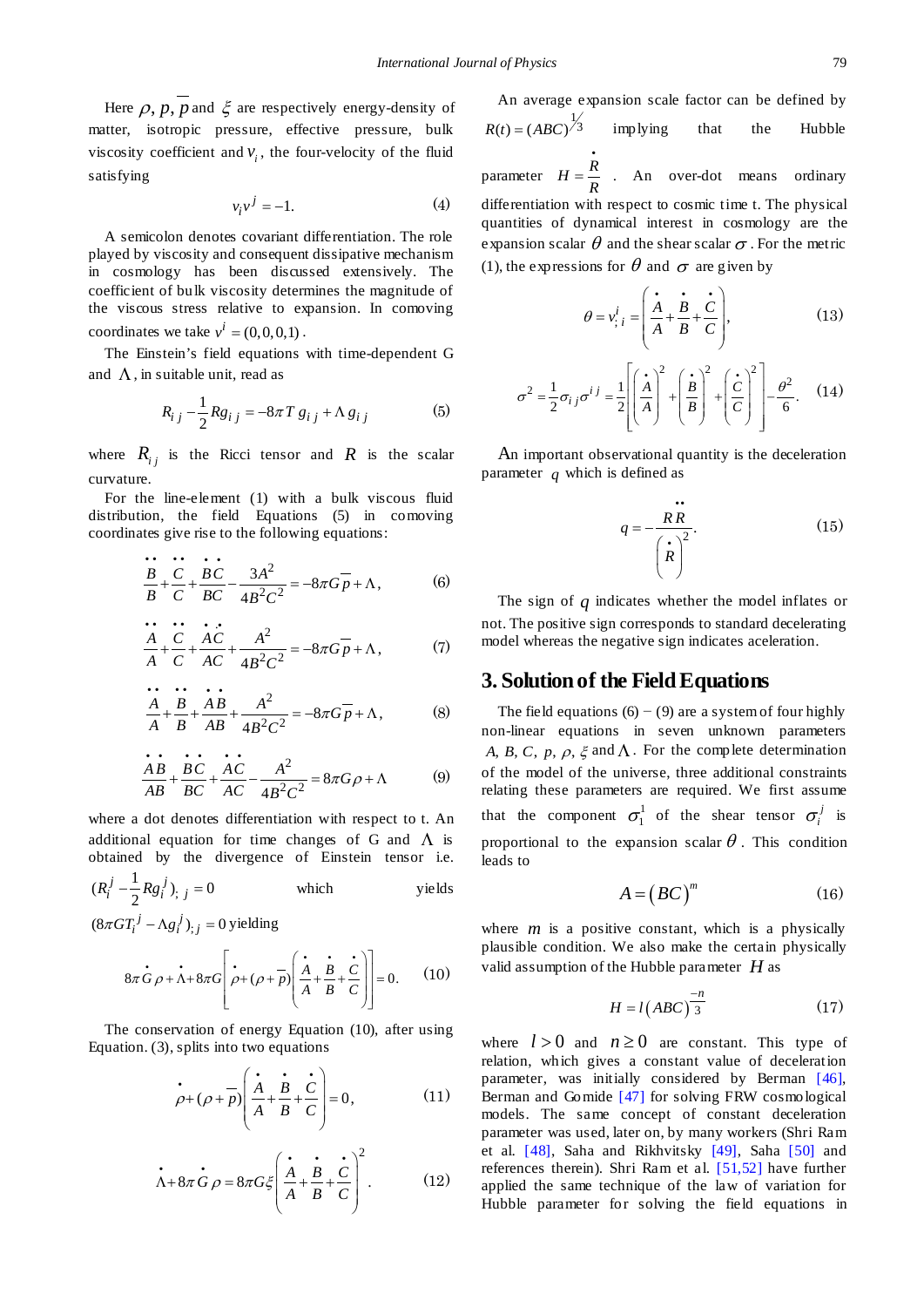Bianchi type-V in the presence of cosmic matter in the frame-work of Lyra's geometry.

Considering  $(ABC)^{\frac{1}{3}}$  as the average scale factor of anisotropic Bianchi- II space-time, the average Hubble's parameter may be written as

$$
H = \frac{1}{3} \left( \frac{\dot{A}}{A} + \frac{\dot{B}}{B} + \frac{\dot{C}}{C} \right). \tag{18}
$$

From Equations. (17) and (18), and integrating, we obtain

$$
ABC = \left(nlt + c_1\right)^{3/n}, \left(n \neq 0\right), \tag{19}
$$

$$
ABC = c_2^3 \exp(3lt), \quad (n=0)
$$
 (20)

where  $c_1$  and  $c_2$  are integration constants. Without loss of any generality, we can take  $c_1 = 0$  and  $c_2 = 1$  so that

$$
ABC = \left(nlt\right)^{3/n}, \ (n \neq 0), \tag{21}
$$

$$
ABC = \exp(3lt), (n = 0). \tag{22}
$$

Thus, the law Equation. (17) provides power-law (21) and exponential-law (22) for expansion of the universe.

Now, subtracting Equation. (8) from Equation. (7), and taking integral of the resulting equation two times, we get

$$
\frac{C}{B} = \exp\left[\int \frac{c_3 dt}{ABC}\right] + c_4\tag{23}
$$

where  $c_3$  and  $c_4$  are constants of integration.

We now obtain exact solutions of the field equations in two type of cosmologies with  $n \neq 0$  and  $n = 0$ .

# **3.1. Solution with**  $n \neq 0$

We use the power-law solution of the average-scale factor obtained in Equations.  $(16)$ ,  $(21)$  and  $(23)$ , we obtain the explicit solutions of *A B*, and *C* can be written as

$$
A = \left(nlt\right)\frac{3m}{n(m+1)},\tag{24}
$$

$$
B = (nlt)\frac{3}{2n(m+1)}\exp\left[\frac{c_3(nlt)^{\frac{n-3}{n}}}{2l(3-n)} - \frac{c_4}{2}\right],
$$
 (25)

$$
C = (nlt)\frac{3}{2n(m+1)}\exp\left[\frac{c_3\left(nlt\right)\frac{n-3}{n}}{2l(n-3)} + \frac{c_4}{2}\right]
$$
(26)

where  $n \neq 3$ .

In most of investigations in cosmology, the bulk viscosity is assumed to be a simple power function of the energy density i.e.

$$
\xi = \xi_0 \rho^{\beta} \tag{27}
$$

where  $\zeta_0$  and  $\beta$  are constant. Murphy [\[15\]](#page-5-13) assumed  $\beta =$ 1 in the case small density which corresponds to a radiative fluid. We also assume that the fluid obeys the barotropic equation of state

$$
p = \gamma \rho, \ 0 \le \gamma \le 1. \tag{28}
$$

From Equations.  $(24) - (26)$ ,  $(11)$  and  $(28)$ , we obtain

$$
\rho = k_1 t^{\frac{-3(1+\gamma)}{n}}.\tag{29}
$$

Differentiating Equation. (29), we obtain

$$
\rho = \frac{-3k_1(1+\gamma)}{n}t^{\frac{-3(1+\gamma+n)}{n}}.\t(30)
$$

Substituting Equations.  $(24) - (26)$  in Equation. (9), we have

$$
\frac{36m+9}{4n^2(m+1)^2t^2} - \frac{c_3}{4}(nlt)^{-6/2}\frac{1}{n} - \frac{1}{4}(nlt)^{-6(1-m)}\frac{-(6(1-m))}{n(m+1)} = 8\pi G\rho + \Lambda. \tag{31}
$$

Differentiation of Equation. (31) gives

$$
\frac{3c_3l}{2}\left(nlt\right)^{\frac{-(n+6)}{n}} + \frac{3(1-m)l}{2(1+m)}\left(nlt\right)^{\frac{6(1-m)}{n(m+1)}+1}
$$
\n
$$
-\frac{(36m+9)}{2n^2\left(m+1\right)^2t^3} = 8\pi G \rho + 8\pi G \rho + \Lambda.
$$
\n(32)

Substituting Equation. (12) in (32) yields

$$
8\pi G \rho + 8\pi G \frac{9\xi}{(nt)^2} = \frac{3c_3l}{2} (nlt)^{\frac{-(n+6)}{n}}
$$
  
+ 
$$
\frac{3(1-m)l}{2(1+m)} (nlt)^{\frac{6(1-m)}{n(m+1)}+1} - \frac{(36m+9)}{2n^2(m+1)^2 t^3}.
$$
 (33)

Again, substituting Equations. (27) and (30) into (33), we obtain

$$
G = \left[ \frac{3c_3l}{2} (ntt)^{\frac{-(n+6)}{n}} + \frac{3(1-m)l}{2(1+m)} (ntt)^{-\left[\frac{6(1-m)}{n(m+1)}t\right]} - \frac{(36m+9)}{2n^2 (m+1)^2 t^3} \right] \tag{34}
$$

$$
\times \left[ \frac{72\pi \xi_0 k_1^{\beta} t^{\frac{-3\beta(1+\gamma)}{n}}}{n^2} - \frac{24\pi c_3 (1+\gamma)t^{\frac{-3(1+\gamma)}{n}}}{n} \right]^{-1}.
$$

From Equations. (29), (31) and (34), we find that

$$
\Lambda = \left[ \frac{(36m+9)}{2n^2 (m+1)^2 t^3} - \frac{3c_3 l}{2} (n l t) \frac{-(n+6)}{n} - \frac{3(1-m)l}{2(1+m)} (n l t) \left[ \frac{6(1-m)}{n (m+1)} t \right] \right]
$$
  

$$
\times \left[ \frac{9\pi \xi_0 k_1^{\beta} t^{\frac{-3\beta(1+\gamma)}{n}}}{n^2} - \frac{3\pi c_3 (1+\gamma) t^{\frac{-3(1+\gamma)}{n}}}{n} \right]^{-1} k_1 t^{\frac{-3(1+\gamma)}{n}}
$$
  

$$
+ \left\{ \frac{36m+9}{4n^2 (m+1)^2 t^2} - \frac{c_3}{4} (n l t)^{\frac{-6}{n}} - \frac{1}{4} (n l t)^{\frac{-6(1-m)}{n (m+1)}} \right\}.
$$
  
(35)

From Equation. (29), it is observed that the energy density is decreasing function of time t and it approaches a small positive value at present epoch. From Equation. (34), we observe that the gravitational constant G is an increasing function of time and it approaches large positive value at late time. From Equation. (35), it can be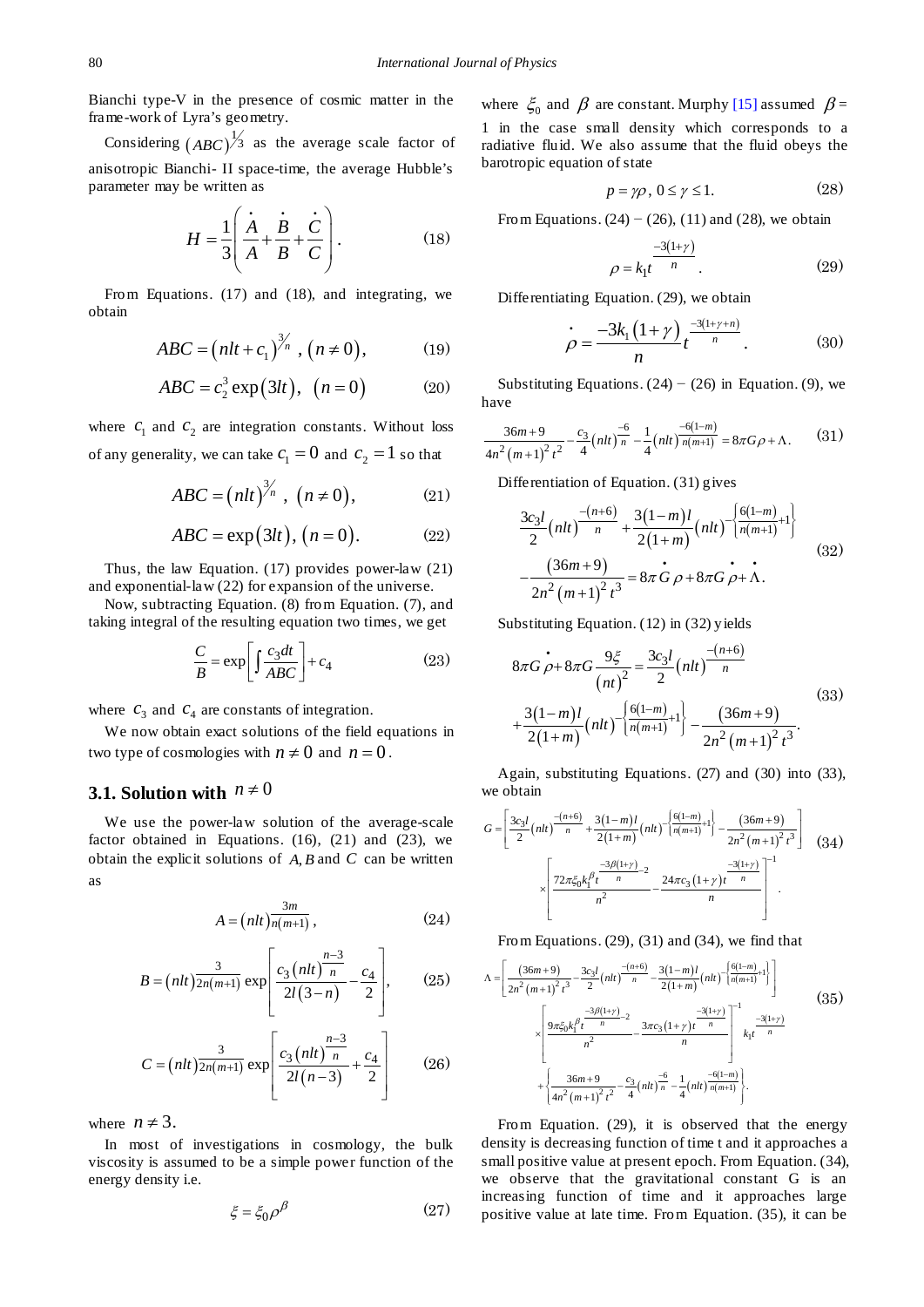seen that the cosmological term  $\Lambda$  is a decreasing function of time.

The expressions for the kinematical parameters, the generalized Hubble's parameter, the expansion scalar, proper volume and shear scalar are obtained as

$$
V = \left(nlt\right)^{1/n},\tag{36}
$$

$$
H = \frac{1}{nt},\tag{37}
$$

$$
\theta = \frac{3}{nt},\tag{38}
$$

$$
\sigma^2 = \frac{9l^2m^2 - 18l^2m}{2(m+1)^2t^2} + \frac{c_4^2}{2}\exp(-6lt). \qquad (39)
$$

From the above set of solutions, it is clear that in the expanding model, the spatial volume is zero at  $t = 0$ . This shows that the universe starts evolving with zero volume at  $t = 0$  and expands with cosmic time  $t$  t. At this epoch the physical and kinematical quantities  $\rho$ ,  $\xi$ ,  $\Lambda$ ,  $\theta$ ,  $H$  and  $\sigma$  all tend to infinity. This means that the model of universe has a big-bang singularity at  $t = 0$ . The physical parameters are decreasing function of time and ultimately tend to zero for large time. The scalar expansion and shear scalar are extremely large at the origin of the universe  $(t = 0)$  and are decreasing monotonically with the passage of time and will take zero value for late future. Since  $\frac{\sigma}{\theta}$  = constant as  $t \to \infty$ , the anisotropy in the universe is maintained throughout.

The deceleration parameter *q* is given by

$$
q = n - 1.\tag{40}
$$

For  $n > 1$ ,  $q > 0$ , therefore this model decelerates in the standard way. It deserves mention that the decelerating models are also consistent with the recent CMB observations made by WMAP as well as with the high redshift supernovae Ia data including SN 1997 ff at  $Z =$ 1.755 [\[53\].](#page-6-11) For  $0 < n < 1$ ,  $q < 0$  which corresponds to an accelerating model of the universe.

#### **3.2. Solution with**  $n = 0$

In this case, we obtain an exponentially expanding nonsingular cosmological model. Solving Equations. (16), (22), and (23), we obtain the metric functions as

$$
A = \exp\left(\frac{3lm}{m+1}t\right),\tag{41}
$$

$$
B = \exp\left[\frac{3lt}{2} + \frac{c_3}{6l}\exp(-3lt) - \frac{c_4}{2}\right],\qquad(42)
$$

$$
C = \exp\left[\frac{3lt}{2} - \frac{c_3}{6l} \exp(-3lt) + \frac{c_4}{2}\right].
$$
 (43)

The expressions for the kinematical parameters i.e. the spatial volume  $V$ , the generalized Hubble's parameter, the expansion scalar, shear scalar and deceleration parameter are obtained as

$$
V = \exp(3lt), \tag{44}
$$

$$
H = \frac{(2m+1)l}{(m+1)},
$$
\n(45)

$$
\theta = \frac{3(2m+1)l}{m+1},
$$
\n(46)

$$
\sigma^{2} = \frac{18l^{2}m^{2} + 9l^{2}(m+1)^{2}}{4(m+1)^{2}}
$$
  
+ 
$$
\frac{c_{3} \exp(-6lt)}{4} - \frac{9l^{2}(2m+1)^{2}}{2(m+1)^{2}},
$$
  
 
$$
q = -1.
$$
 (48)

Following the procedure as in section (3.1), we obtain the expression for energy density, gravitational constant and cosmological constant as under:

$$
\rho = k_2 \exp\left[\frac{-3l(1+\gamma)(2m+1)t}{(m+1)}\right],
$$
(49)  

$$
G = \left[\frac{72\pi \xi_0 l^2 k_2^{\beta} (2m+1)^2}{(m+1)^2} \exp\left\{\frac{-3l(\beta-1)(1+\gamma)(2m+1)}{m+1}t\right\}\right]^{-1}
$$

$$
\times \left[\frac{3c_3}{2} \exp(-6lt) + \frac{3l}{2(m+1)} \exp\left(\frac{-6l}{m+1}t\right)\right]
$$
(50)  

$$
\times \exp\left[\frac{3l(1+\gamma)(2m+1)t}{(m+1)}\right],
$$

$$
\Lambda = \frac{45l^2m+9l^2}{4(m+1)} - \frac{c_3^2}{4} \exp(-6lt) - \frac{1}{4} \exp\left(\frac{-6lt}{m+1}\right)
$$

$$
-\left[\frac{3c_3}{2} \exp(-6lt) + \frac{3l}{2(m+1)} \exp\left(\frac{-6l}{m+1}t\right)\right]
$$

$$
\left[\frac{9\xi_0 l^2 k_2^{\beta} (2m+1)^2}{(m+1)^2} \exp\left\{\frac{-3l(\beta-1)(1+\gamma)(2m+1)}{m+1}t\right\}\right]^{-1}
$$

$$
\left[\frac{3k_2 l(1+\gamma)(2m+1)}{(m+1)^2}\right]
$$

We observe that this model has no finite time singularity. The spatial volume increases with time and tends to infinity for large *t*. The matter energy density  $\rho$ is a defined function of time which ultimately tends to zero as. The expansion scalar  $\theta$  is constant throughout the passage of time. The shear scalar  $\sigma$  also tends to zero as  $t \rightarrow \infty$ . This shows that the universe starts expanding exponentially from infinite past with constant expansion rate. As  $t \rightarrow \infty$ , all the spatial scale factors diverge whereas the generalized Hubble's parameter is constant throughout the evolution of the universe. The gravitational constant is constant initially and gradually increases and tends to infinity for large *t* . The cos mological constant Λ is infinite at the beginning of the model and decreases as time increases and ultimately become zero at late times.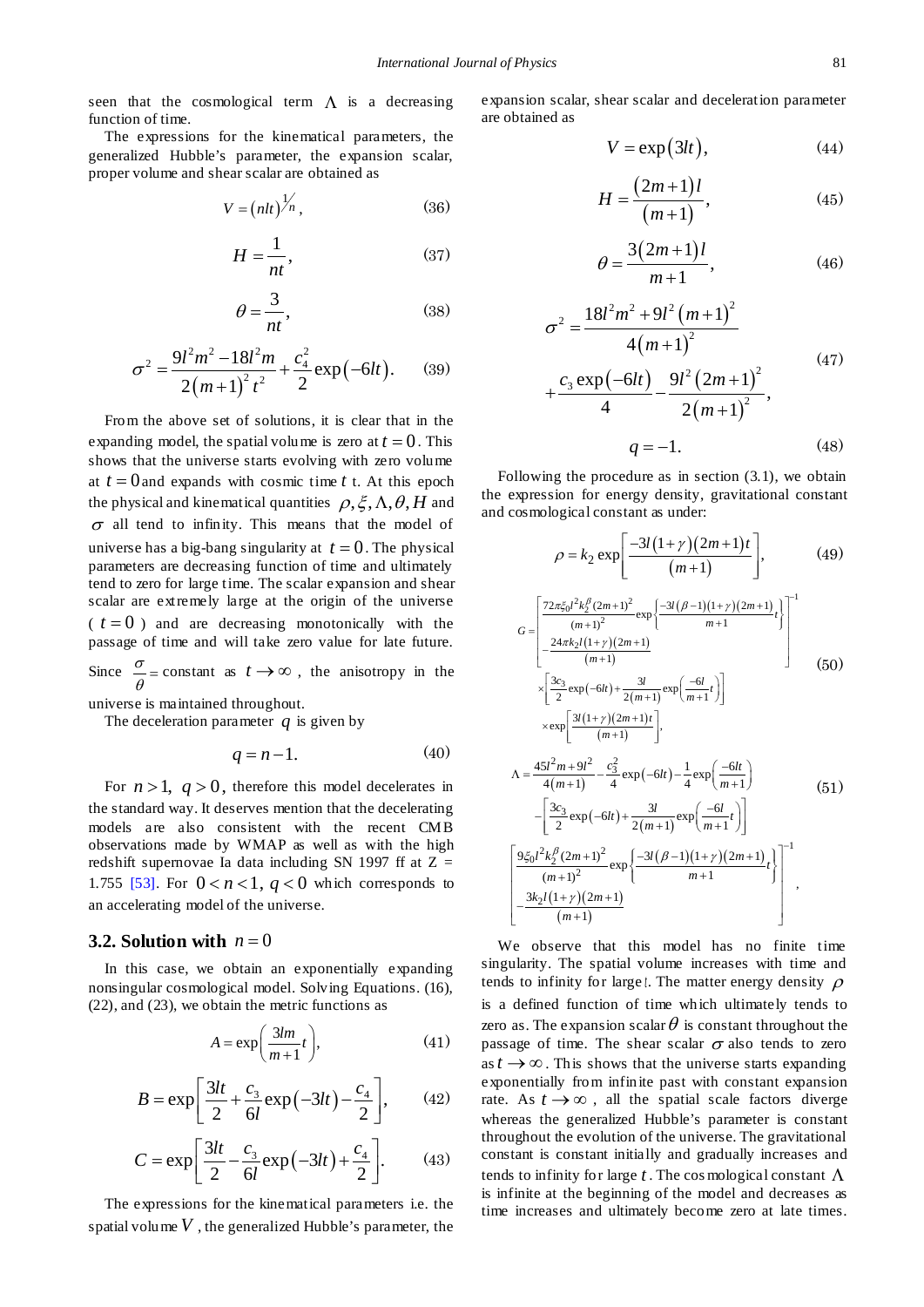Also  $\frac{\sigma^2}{\theta} = 0$  as  $t \to \infty$ , the model approaches isotropy

for large time. For  $q = -1$ , we have  $\frac{dH}{dt} = 0$ , which

implies the greatest value of Hubble parameter and fastest rate of expansion of the universe. It is evident that negative *q* would accelerate and increase the age of the universe.

# **4. Conclusion**

We have obtained exact solutions for a viscous fluid with time-dependent gravitational and cosmological constants in totally anisotropic Bianchi-type II space-time. Models of the universe in two types of cosmologies are obtained by applying the law of variation of the Hubble parameter. The nature of singularity in the models has discussed. The model with power-law expansion has a big-bang singularity at  $t = 0$ , whereas the model with exponential expansion has a singularity in the infinite past. The role of viscosity in the evolution of the universe is discussed. We observed that in both types of cosmological model the gravitational constant G is an increasing function of time and approaches large positive value at late time, whereas the cosmological term is decreasing function of time and ultimately becomes zero at late time. The physical and kinematical properties of the cosmological models have discussed. It has been observed that the solutions are compatible with recent observations in cosmology.

# **Acknowledgement**

Authors are extremely thankful to anonymous reviewers for fruitful suggestions.

One of the authors (M. K. Singh) is extremely thankful to CSIR, India for financial support.

#### **References**

- <span id="page-5-0"></span>[1] M. P. Ryan and L. C. Shepley, Homogeneous Relativistic Cosmologies, *Princeton University Press*, Priceton, New Jersey, 1975.
- <span id="page-5-1"></span>[2] E. Asseo and H. Sol, Extragalactic Magnetic Fields. *Phys. Rep.* 148, 407-435, 1987.
- <span id="page-5-2"></span>[3] J. Hajj-Boutros, A Method for generating Bianchi type-II cosmological Models. J. Math.Phys. 27, 1592-1594, 1986.
- <span id="page-5-3"></span>[4] J. Hajj-Boutros, Cosmological Models. *Int. J. Theor. Phys*. 28, 487-493, 1989.
- <span id="page-5-4"></span>[5] J. K. Singh and Shri Ram, Cylindrically Symmetric Scalar Waves in General Relativity. *IL Nuovo Cimento B* 111, 757-762, 1996.
- <span id="page-5-5"></span>[6] R. Venkateswarlu and D. R. K. Reddy, Exact Bianchi type-II, VIII and IX Cosmological Models with Matter and Electromagnetic Fields in Lyra's Geometry. *Astrophys. Space Sci.* 182, 97-103, 1991.
- <span id="page-5-6"></span>[7] A. A. Coley and J. Wainright, Qualitative Analysis of Two-Fluid Bianchi Cosmologies. *Class. Quantum Grav.* 9, 651-665, 1991.
- <span id="page-5-7"></span>[8] C. P. Singh and S. Kumar, Bianchi Type-II Inflationary Models with Constant Deceleration Parameter in General Relativity. *Pramana J. Phys*. 68, 707-720, 2007.
- <span id="page-5-8"></span>[9] A. Pradhan, H. Amirhashchi and M. K. Yadav, LRS Bianchi Type-II String Cosmological Models for Perfect Fluid Distribution in General Relativity. *Fizika B* 18, 35-42, 2009.
- [10] A. Pradhan, P. Ram and R. Singh, LRS Bianchi Type-II String Cosmological Model in General Relativity. *Astrophys. Space Sci.* 331, 275-279, 2011.
- <span id="page-5-9"></span>[11] H. Amirhashchi and H. Zainuddin, Some LRS Bianchi Type-II String-Dust Cosmological Models in General Relativity. *Elect. J. Theor. Phys*. 23, 213-220, 2010.
- <span id="page-5-10"></span>[12] S. Weinberg, Gravitation and cosmology. Wiley New York Chap. 15, 1972.
- <span id="page-5-11"></span>[13] C. W. Misner, The Isotropy of the Universe. *Astrophys J*. 151, 431-457, 1968.
- <span id="page-5-12"></span>[14] V. A. Belinskii and I. M. Khalatnikov, Influence of Viscosity on the Character of Cosmological Evolution. *Sov. Phys. JETP* 42, 205-210, 1976.
- <span id="page-5-13"></span>[15] G. L. Murphy, Big-Bang Model without Singularities. *Phys. Rev. D* 8, 4231-4233, 1973.
- <span id="page-5-14"></span>[16] P. G. Bergmann, Comments on Scalar Tensor Theory. *Int. J. Theor. Phys*. 1, 25-36, 1968.
- <span id="page-5-15"></span>[17] J. Drietlein, Broken Symmetry and the Cosmological Constant. *Phys. Rev. Lett.* 33, 1243- 1244, 1974.
- <span id="page-5-16"></span>[18] G. F. F, Ellis, c is the speed of Light, Isn't? *Am. J. Phys*. 73, 240- 247, 2005.
- <span id="page-5-17"></span>[19] A. Beesham, Comment on the Paper "The Cosmological Constant Λ as a Possible Primordial Link to Einstein's Theory of Gravity, the Problem of Hadronic Matter and Problem". *Nuovo Cimento B* 96, 17-20, 1986.
- <span id="page-5-18"></span>[20] M.S. Berman, Cosmological Models with Variable Gravitational and Cosmological Constant "Constant". *Gen. Relativ. Gravit.* 23, 465-496, 1991.
- <span id="page-5-19"></span>[21] D. Kalligas, P. Wesson and C. W. F. Everitt, Flat FRW models with variable *G* and Λ *Gen. Relativ. Gravit*. 24, 351-357, 1992.
- <span id="page-5-20"></span>[22] A. I. Arbab, Cosmological Models with Variable Cosmological and Gravitational "Constants" and Bulk Viscous Models. *Gen. Relativ. Gravit.* 29, 6174, 1997.
- <span id="page-5-21"></span>[23] Abdussattar and R. G. Vishwakarma, Some FRW models with variable *G* and Λ. *Class. Quantum Grav*. 14, 945-953, 1997.
- <span id="page-5-22"></span>[24] J. D. Barrow and P. Parsons, Behavior of cosmological models with varying *G. Phys. Rev. D* 55, 1906-1936, 1997.
- <span id="page-5-23"></span>[25] A. Pradhan and I. Chakraborty, LRS Bianchi I models with time varying gravitational and cosmological constants. *Gravitation and Cosmology* 7, 55-57, 2001.
- <span id="page-5-24"></span>[26] A. Pradhan and V. K. Yadav, Bulk Viscous Anisotropic Cosmological Models with Variable G and Λ. *Int. J. Mod. Phys. D* 11, 893-912, 2002.
- <span id="page-5-25"></span>[27] G. P. Singh and S. Kotambkar, Higher-Dimensional Dissipative Cosmology with Varying G and Λ. *Gravitation and Cosmology* 9, 206-210, 2003.
- <span id="page-5-26"></span>[28] A. Pradhan, A. K. Singh and S. Otarod, FRW Universe with Variable G and Λ Terms. *Roman. J. Phys*. 52, 415-429, 2007.
- <span id="page-5-27"></span>[29] J. P. Singh, A. Pradhan and A. K. Singh, Bianchi Type-I Cosmological Models with Variable G and Λ in General Relativity. *Astrophys. Space Sci*.314, 83-88, 2008.
- <span id="page-5-28"></span>[30] T. Padmanabhan and S. M. Chitre, Viscous Universes. Phys. Lett. A 120, 433-436, 1987.
- <span id="page-5-29"></span>[31] A. Beesham, Bianchi type I Cosmological Models with Variable *G* and Λ. *Gen. Relativ. Gravit.* 26, 159-165, 1994.
- <span id="page-5-30"></span>[32] G. P. Singh and A. Y. Kale, Anisotropic Bulk Viscous Cosmological Models with Variable G and Λ. *Int. J. Theor. Phys.* 48, 1177-1185, 2009.
- <span id="page-5-31"></span>[33] C. P. Singh, S. Kumar and A. Pradhan, Early Viscous Universe with Variable Gravitational and Cosmological 'Constants'.*Class. Quantum Gravity* 24, 455-474, 2007.
- <span id="page-5-32"></span>[34] A. Pradhan and S. S. Kumhar, LRS Bianchi Type-II Bulk Viscous Fluid Universe with Decaying vacuum Energy DensityΛ. *Int. J. Theor.Phys*. 48, 1466-1477, 2009.
- <span id="page-5-33"></span>[35] J. P. Singh, R. K. Tiwari and P. Shukla, Bianchi Type-III Cosmological Models with Gravitational Constant G and the Cosmological Constant Λ. *Chin. Phys. Lett*. 12, 3325-3327, 2007.
- <span id="page-5-34"></span>[36] S. Chakraborty and A. Roy, Anisotropic Cosmological Models with Bulk Viscosity for Variable G and Λ. *Astrophys. Space Sci.* 313, 389-392, 2008.
- <span id="page-5-35"></span>[37] R. Bali and S. Tinker, Bianchi Type III Bulk Viscous Barotropic Fluid Cosmological Models with Variable *G* and Λ. *Chin. Phys. Lett*. 26, 029802-029802-029805, 2009.
- <span id="page-5-36"></span>[38] M. K.Verma and Shri Ram, Hypersurface-Homogeneous Bulk Viscous Fluid Space-Time with Time-Dependent Cosmological Term. *Astrophys. Space Sci.* 326, 299-304, 2010.
- [39] M. K. Verma and Shri Ram, Bulk Viscous Bianchi Type-II Cosmological Models with Time-Dependent G and Λ. *Int. J. Theor.Phys.* 49, 693-700, 2010.